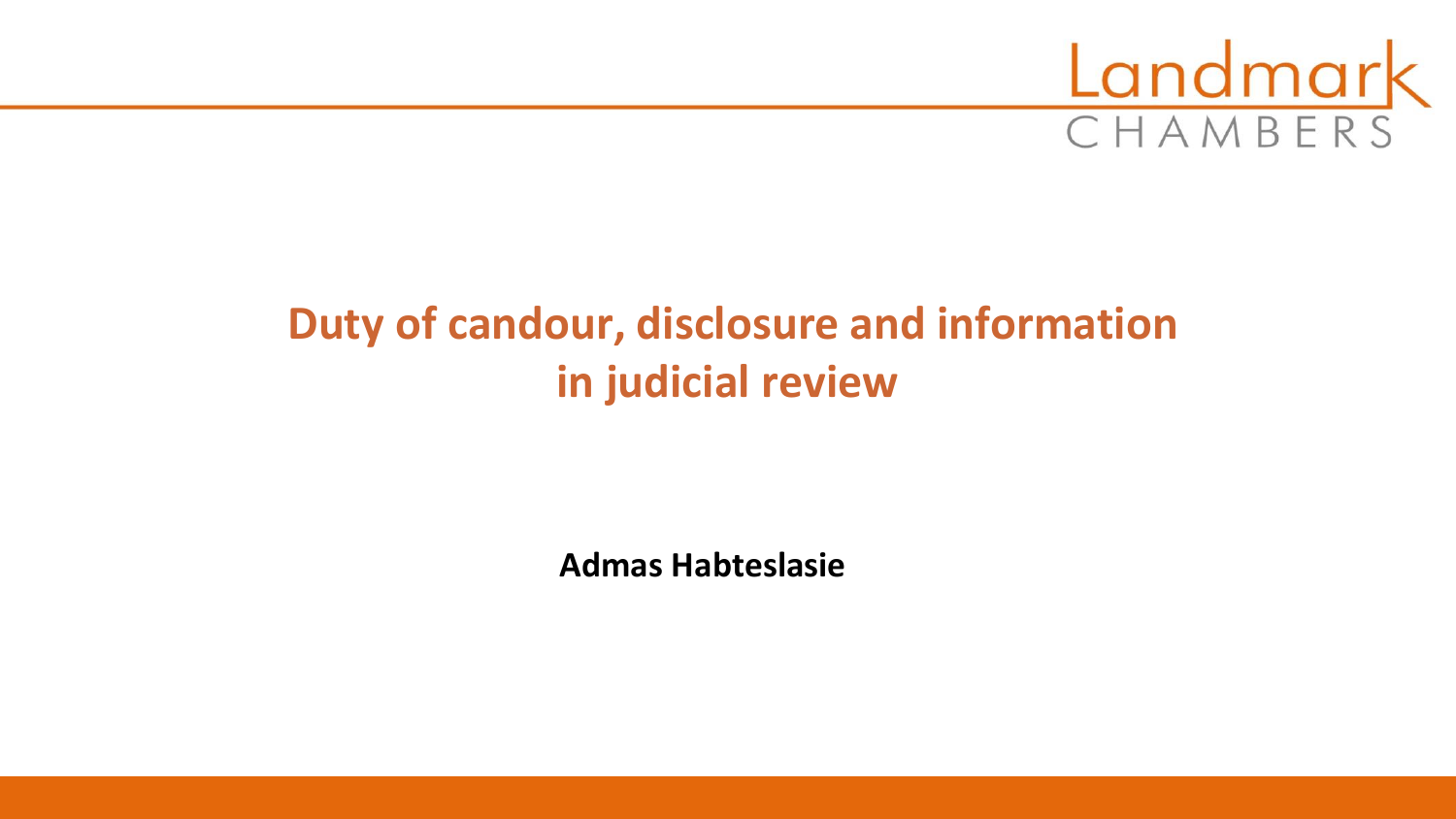- 1. The House of Lords decision in *Tweed v Parades Commission for Northern Ireland* [2007] 1 AC 650 *("Tweed") –*leading case on disclosure in judicial review ("JR");
- *2. Guidance on discharging the duty of candour and disclosure in judicial review proceedings* (January 2010, Treasury Solicitor) ("the Tsol guidance");
- *3. Defendant's duty of candour and disclosure in judicial review proceedings a discussion paper* (28 April 2016, Lord Chief Justice – written by Cranston and Lewis JJ) – recommendations for changes to CPR Part 54 not yet actioned ("the LCJ Discussion Paper");
- *4. The Administrative Court Judicial Review Guide* (July 2017, Administrative Court Office) – see especially sections 6 and 11 ("The JR Guide").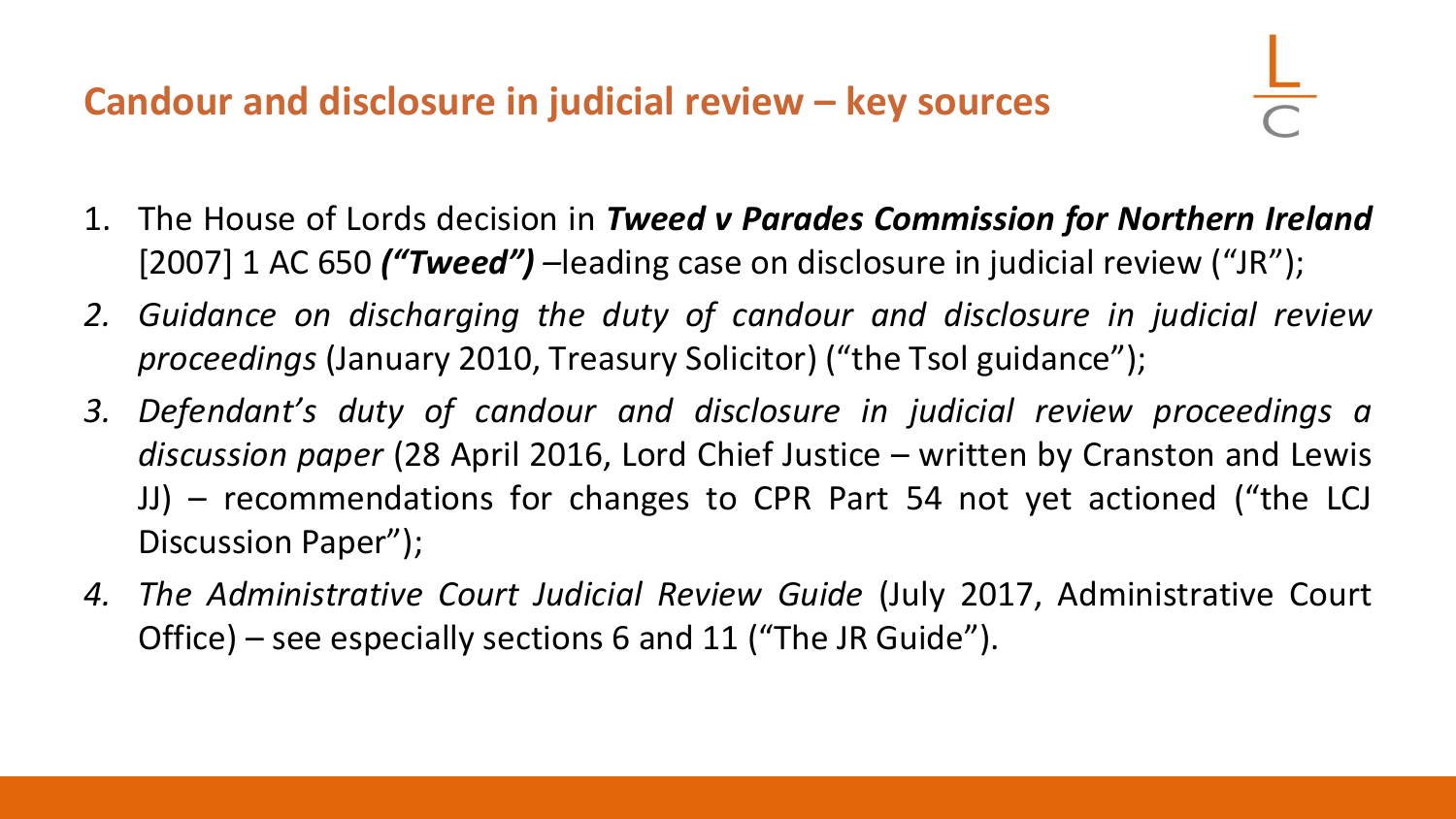### **Duty of candour vs disclosure – reflects nature of JR**

- DofC not necessarily the same as disclosure of documents see below;
- CPR rules on disclosure of documents do not apply to JR, see Part 54A PD para. 12.1 *"Disclosure is not required unless the court orders otherwise*"; (and C still able to apply for specific disclosure)
- LCJ discussion paper (para. 10) "*the courts need to be placed in a position where they can carry out their role of ensuring the lawfulness of the decision under challenge".* This is said to be *"itself an element of the maintenance of the rule of law*";
- *R v Lancashire CC, ex p Huddleston* [1986] 2 All ER 94 per Lord Donaldson MR describing the JR process as: "*one of partnership based on a common aim, namely the maintenance of the highest standards of public administration* …"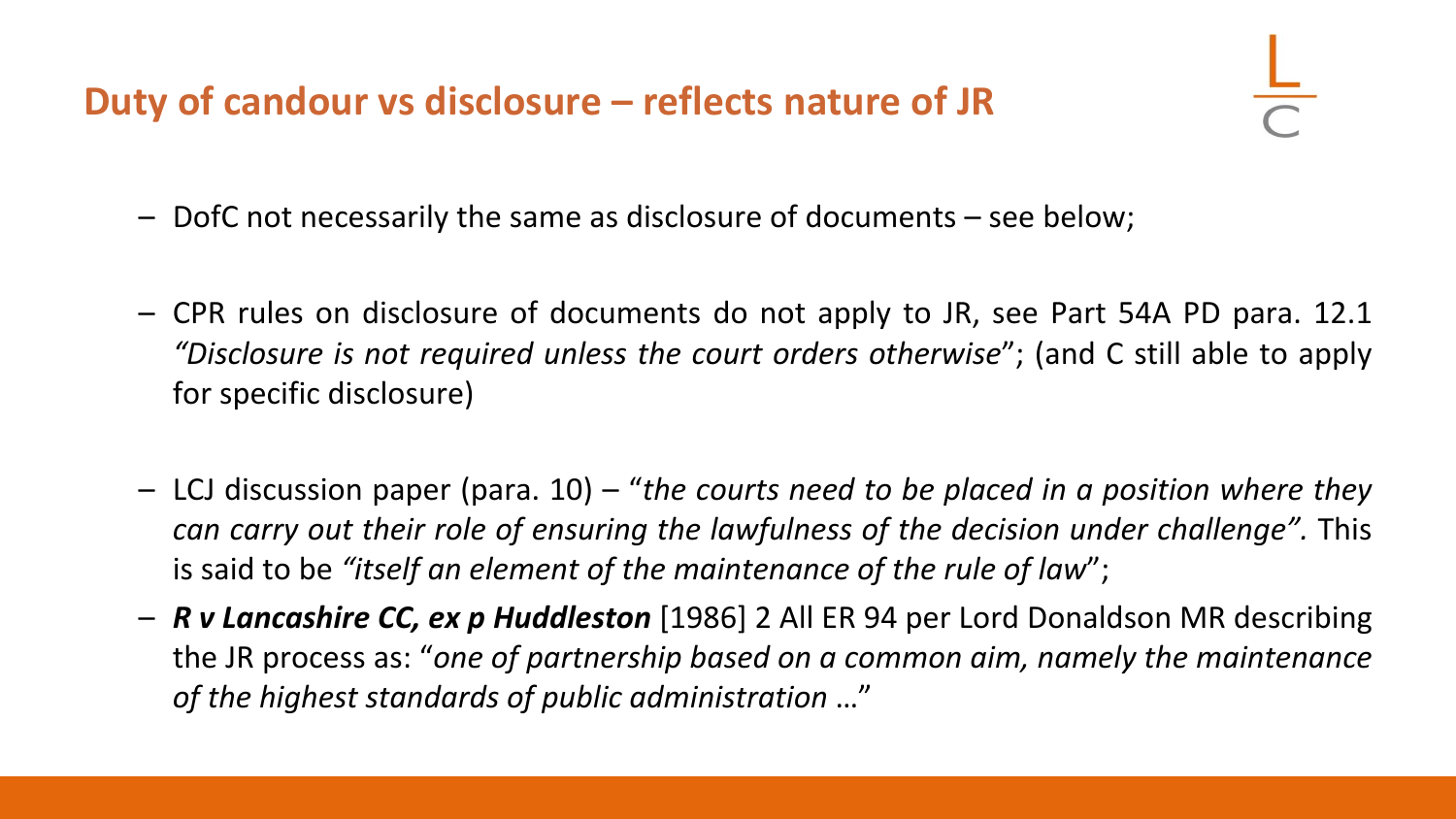### **Duty of candour: the questions**

- 1. What are Claimant's ("C") duties/consequences for C of non-compliance?
- 2. Interested parties ("I/P")?
- 3. The Defendant's ("D") duty of candour ("DofC"):
	- What is the scope of D's DofC?
	- Does the DofC extend to the provision of documents as well as information?
	- At what stage does D's DofC apply?
	- What are the consequences for D of non-compliance?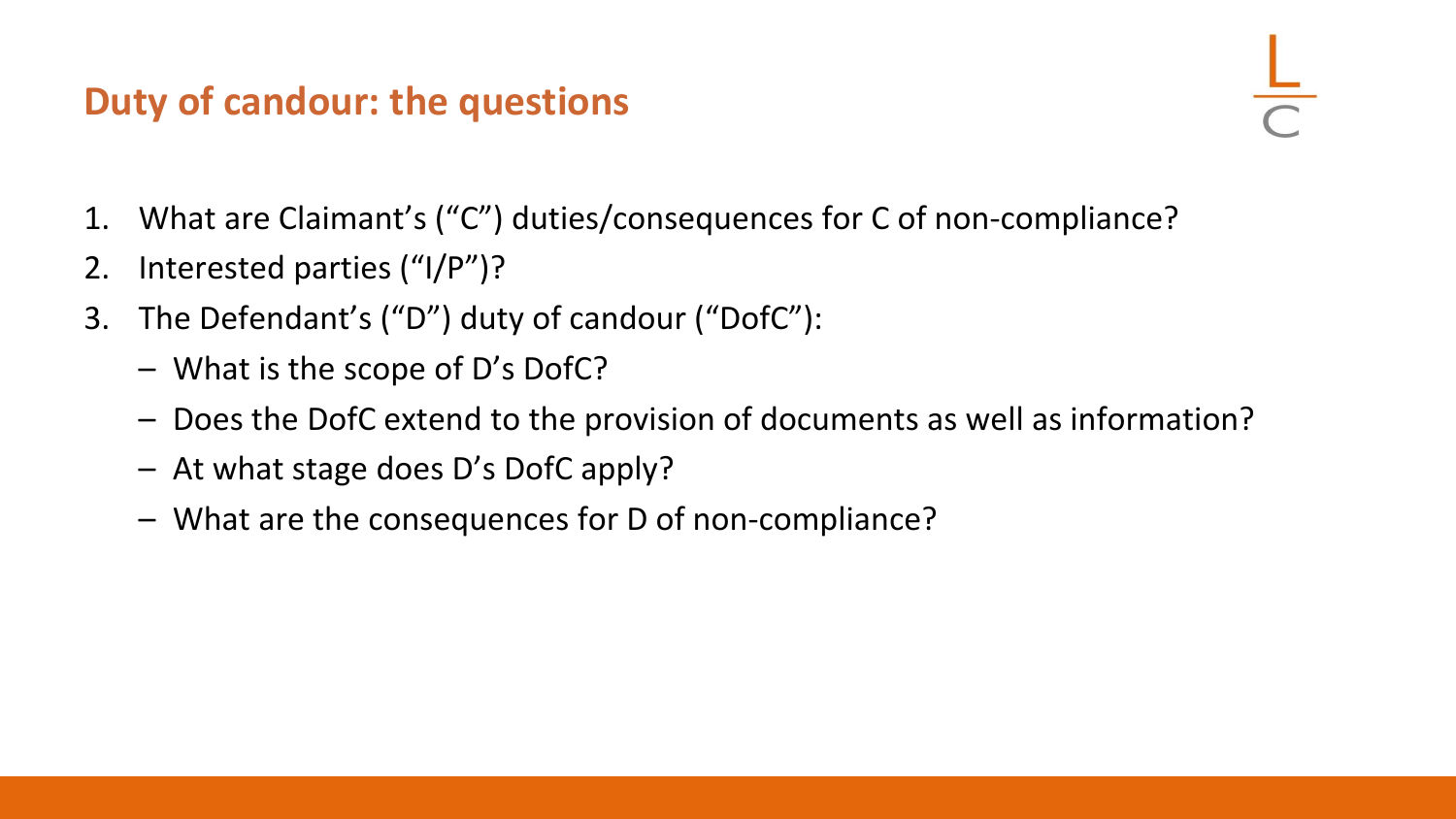## **What are a claimant's duties (1)?**

- The DofC applies to C also; especially applicable in relation to:
	- the pleaded claim; and
	- any application for urgent consideration and/or interim relief;
- DofC includes duties:
	- (1) To set out all the relevant facts, including those which both support and undermine case – and give the Court the *"full picture"*: see the JR Guide at para 6.4 and 14.1.4;
	- (2) Sometimes not enough to comply with the duty to merely provide relevant documents, instead a specific explanation of a document or an inconsistency must be given in the pleaded claim or more usually in a witness statement: see the JR Guide at para 14.1.4 and also *R (Khan) v SSHD* [2016] EWCA Civ 416;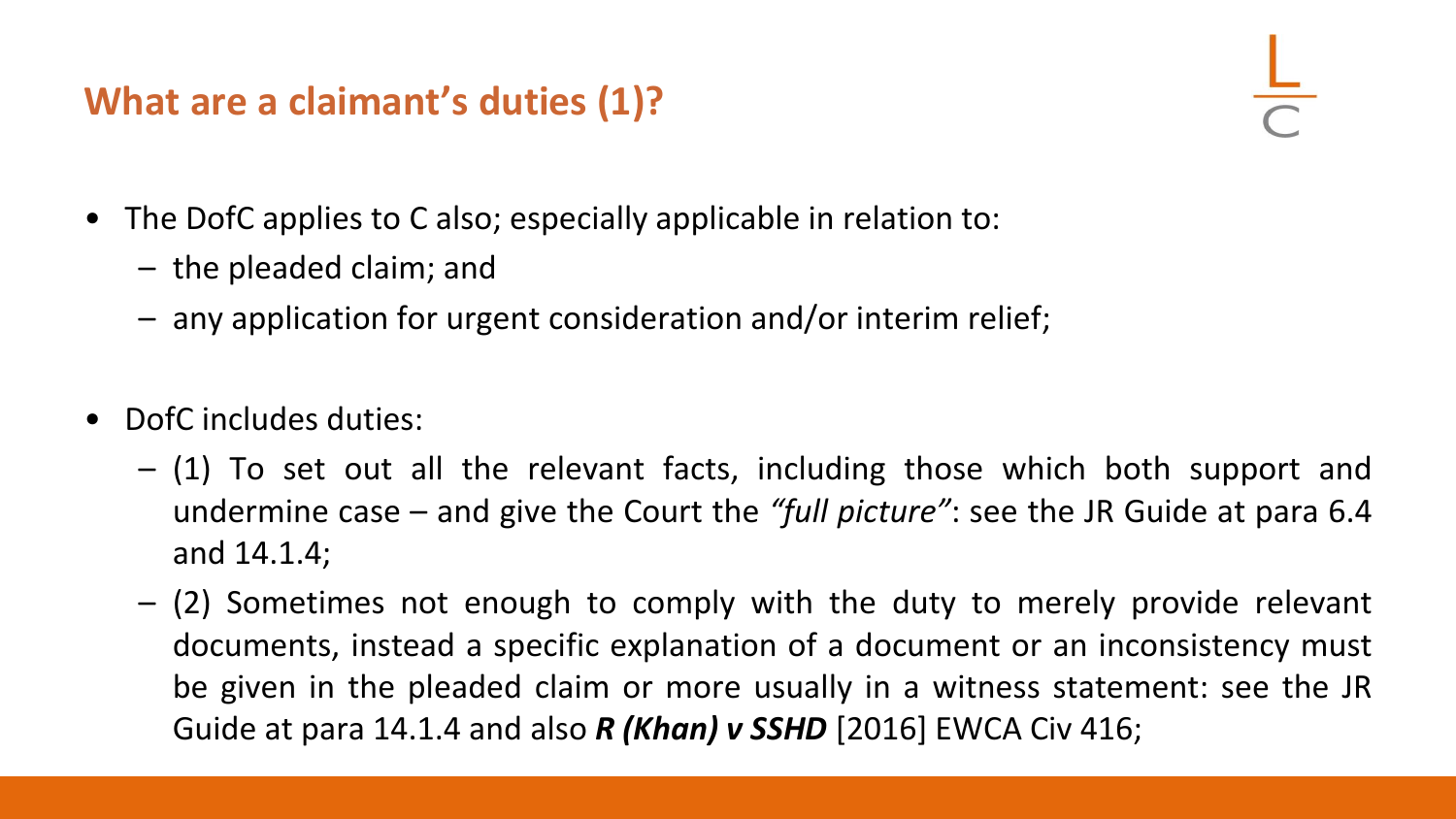### **What are a claimant's duties (2)?**

- (3) A specific requirement exists to disclose any rights of appeal that exist, and whether they have been used, and any statutory provision that appears to exclude jurisdiction: see e.g. *R v Humberside CC, ex p Bodgal* (1992) 5 Admin LR 405;
- (4) DofC applies equally to litigants in person (see JR Guide para 3.2.2);
- (5) DofC on Cs are especially acute in respect of any application for interim relief and/or urgent consideration and where the Court may be required to act *ex parte* (see the JR Guide at section 14.1.1-2);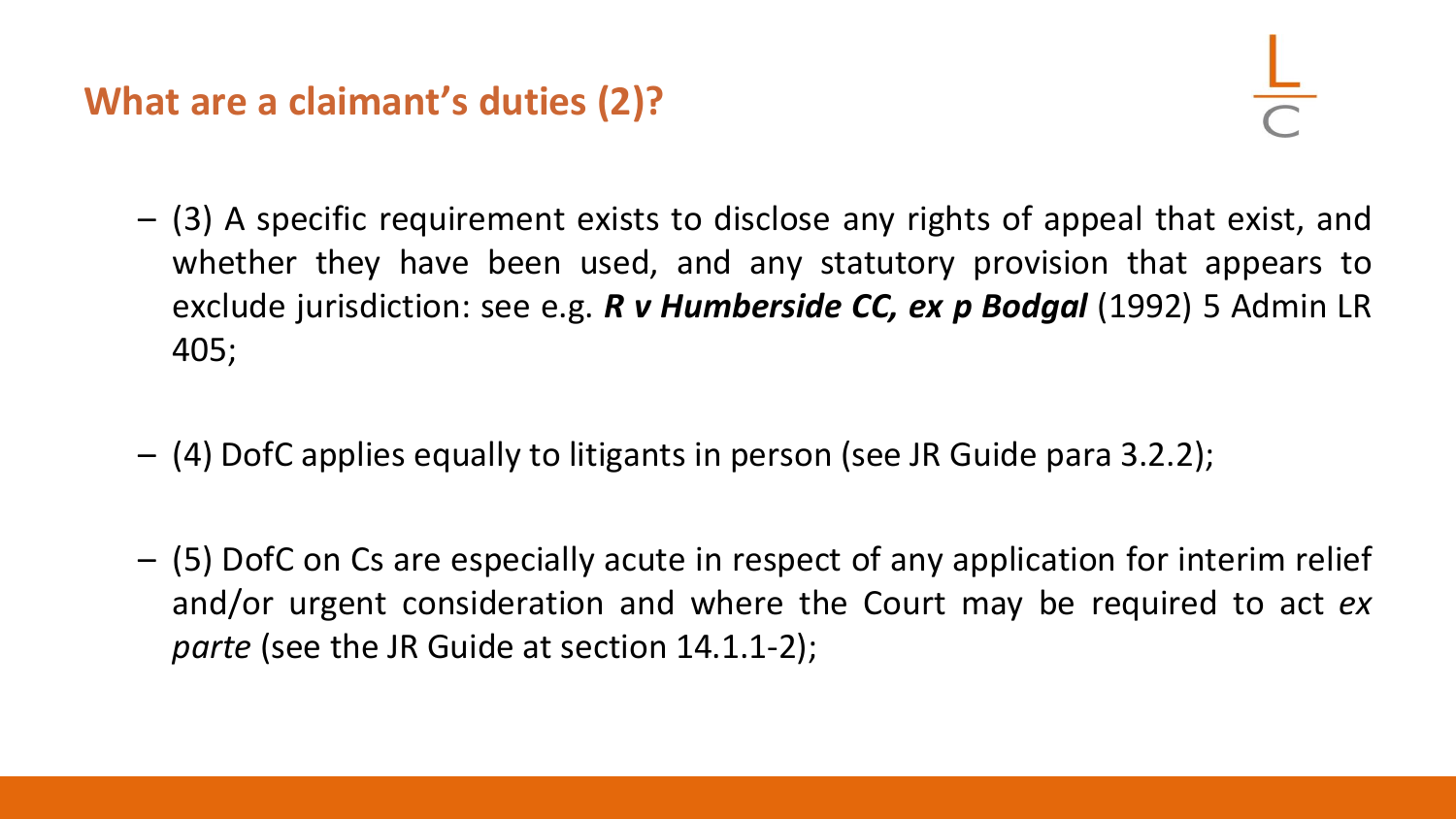### **What are a claimant's duties (3)?**

- (6) Duty is a continuing one does not end on lodgement of permission/interim relief papers, if circumstances change duty to act immediately and inform other parties and Court: see e.g. *R(Bilal) v SSHD* [2014] UKUT 00329 (IAC)

- (7) Normal exceptions to disclosure apply – e.g. privilege. *R (Wildbur) v MoD* [2016] EWHC 821 (Admin) - two paragraphs in a C's reply in JR proceedings, which stated that the MoD had refused repeated offers to mediate and had only attended an informal meeting, were struck out as in breach of the rule preventing disclosure of without prejudice discussions (all that could properly be stated was that alternative dispute resolution had been attempted unsuccessfully).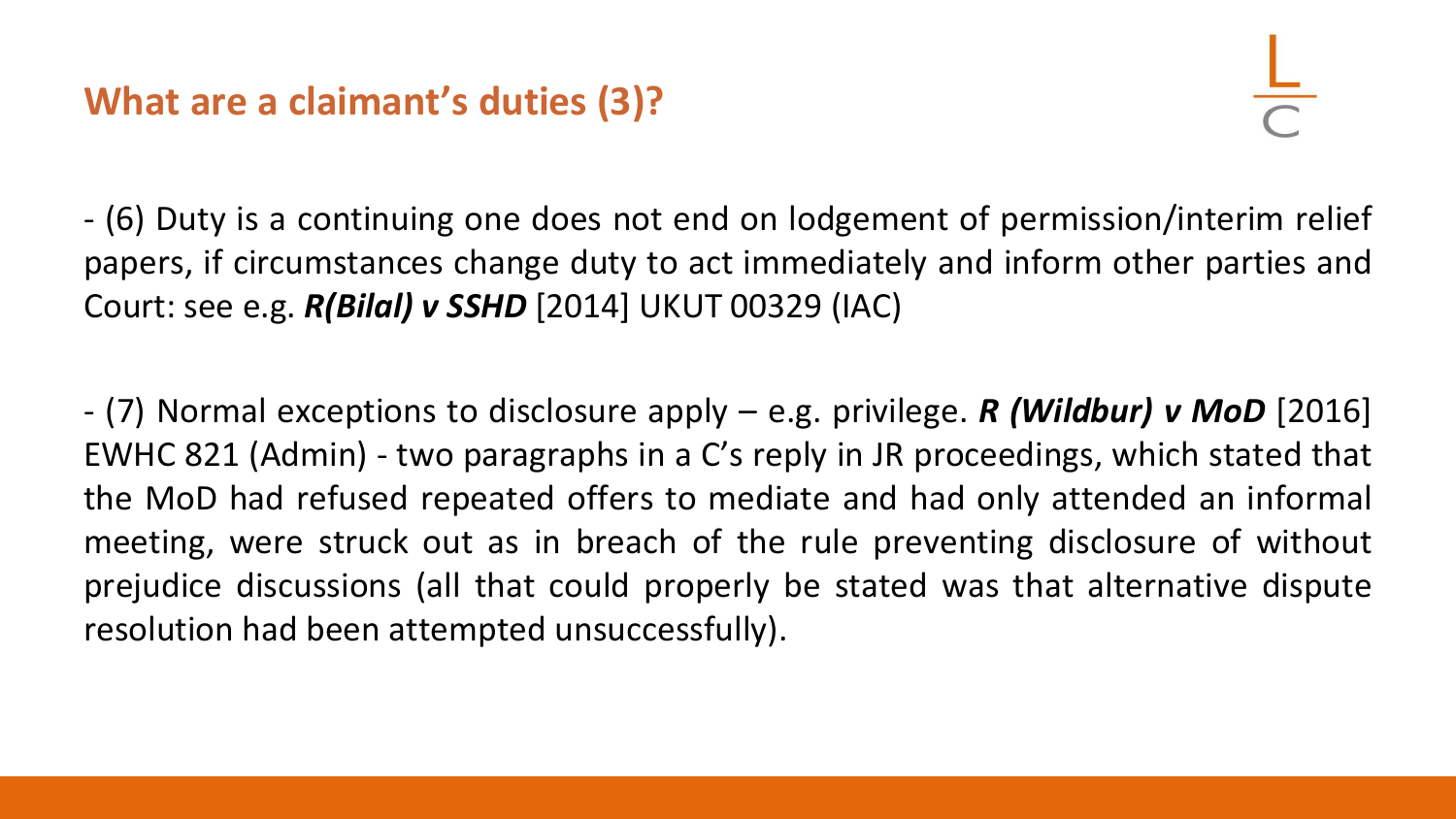## **What are consequences for claimants if do not comply?**

- 1. Adverse costs award, including wasted costs;
- 2. Refusal of permission to apply for JR the ultimate sanction:
	- see case-law discussed by Privy Council in *Peerless Limited v Gambling Regulatory Authority (Mauritius)* [2015] UKPC 29, especially *R v Wirral MBC, ex p Bell* (1994) 27 HLR 234;

*"If I were to have any doubt about my conclusions on either of the two grounds put forward by the applicant, I would, nevertheless have been influenced in deciding whether or not to exercise my discretion in this case by the non-disclosure of documents which occurred in the manner which I have described. Whilst, as I said, that is not a matter which would have made me dismiss the application out of hand without considering the merits of the application, it is a matter which I would have taken into account upon the general question of the exercise of my discretion."*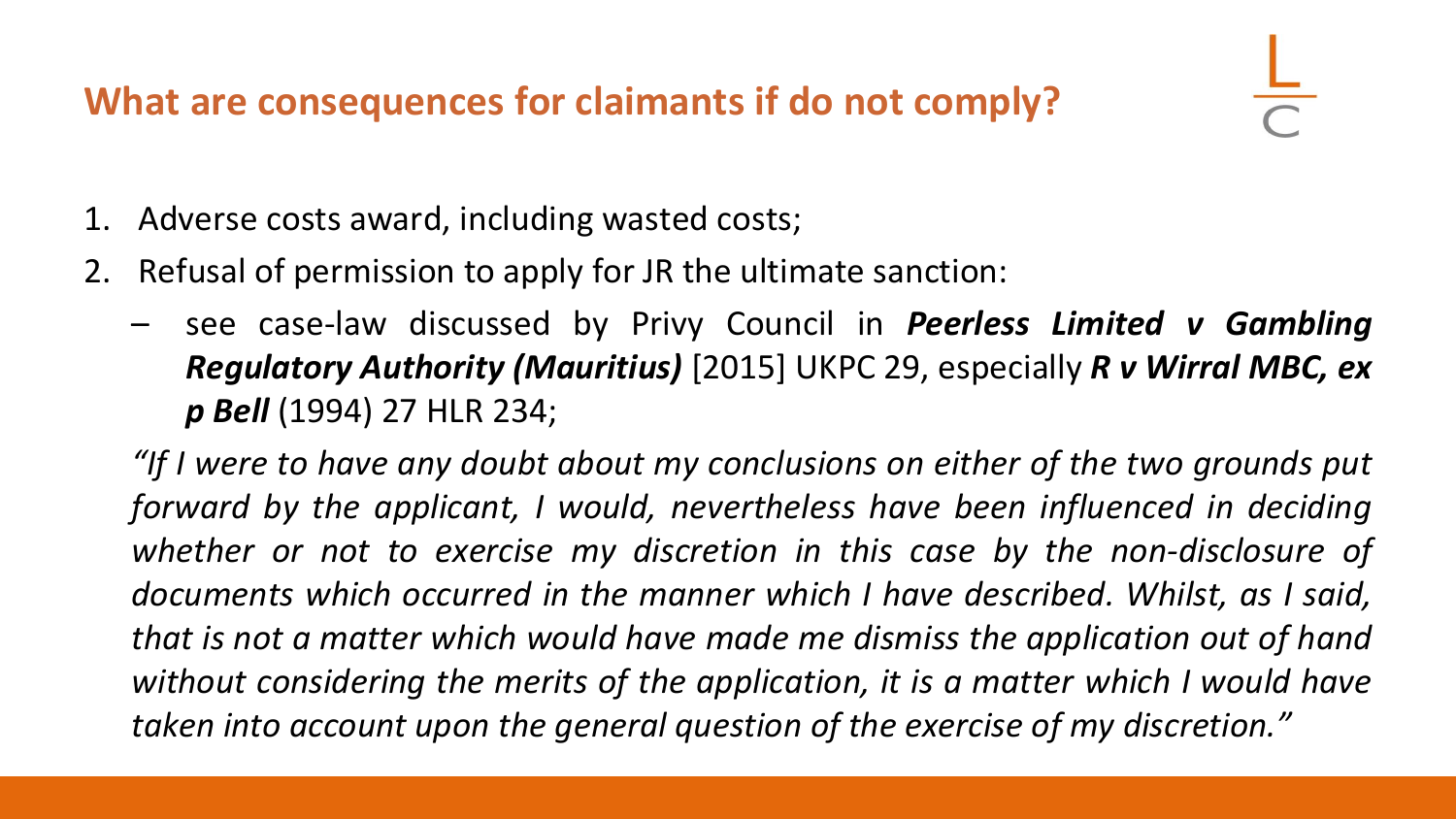## **Interested Parties (1)**

- What about I/Ps?
- Privy Council in *Belize Alliance of Conservation Non-Governmental Organisations v Department of the Environment* [2004] Env. L.R. 38 suggested same duties as a D in JR.
	- Belize case. JR of DoE decision to build dam; co-respondent was independent private company Belize Electricity Company Limited ("BECOL"), which was going to construct the dam pursuant to a franchise agreement with the Belize Government.
	- Lord Walker said "*there is a very close identity of interest between these parties. They are in effect partners in an important public works project … its most important consequence is that BECOL was also, in my opinion, under a duty to make candid disclosure to the court*"
	- PC critical re non-disclosures by the Belize Government and BECOL.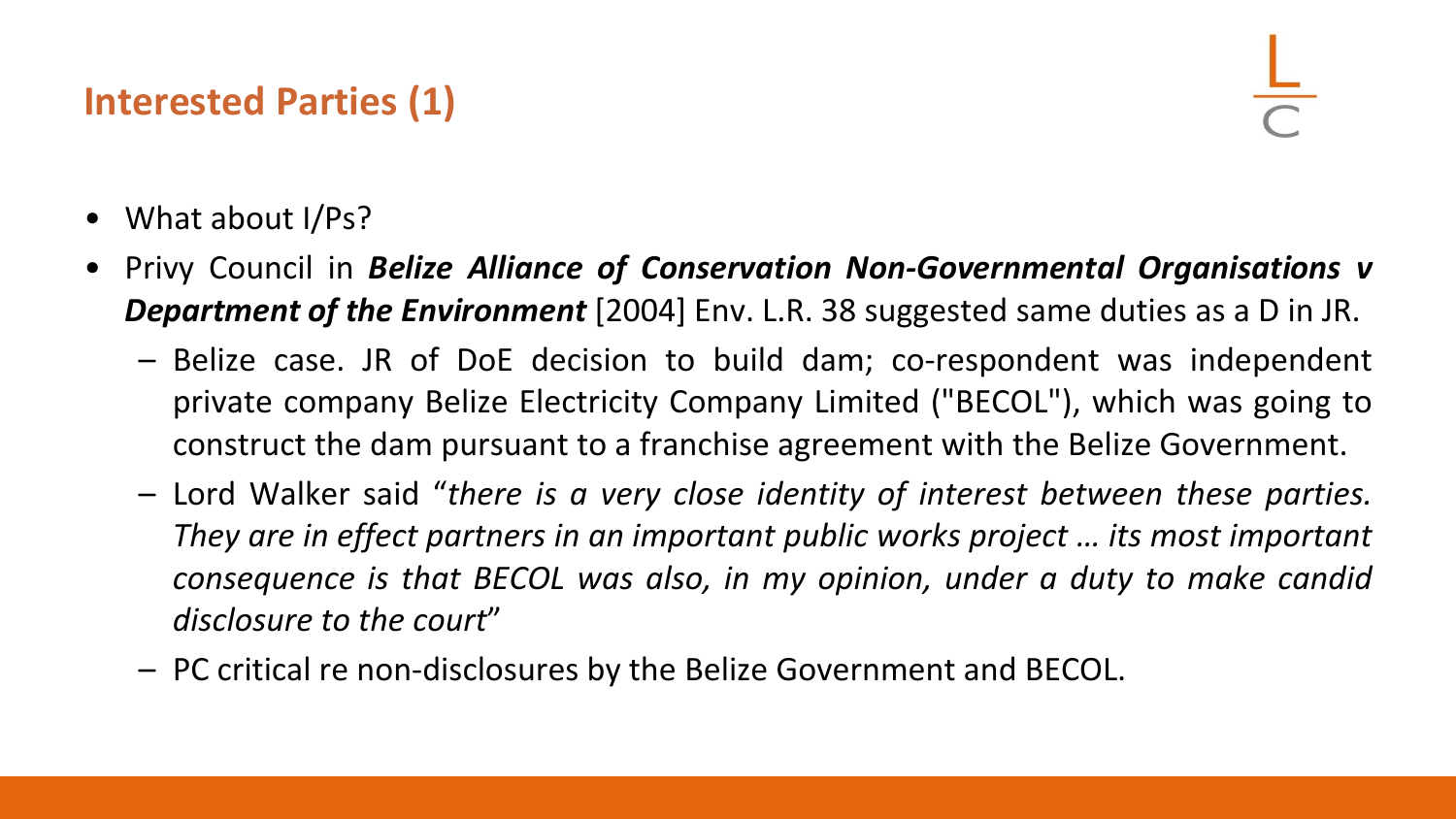## **Interested Parties (2)**

- Not much consideration of DofC applicable to I/Ps in English case-law, and not mentioned in LCJ discussion paper and recommendations.
- I/Ps will often have information relevant to a JR claim, e.g. (in planning cases) an I/P developer may have information which is of assistance to someone challenging a grant of planning permission; also challenges to procurement decisions where the winning party may possess information that would assist the losing party who is seeking JR.
- If I/P plays active role e.g. pleadings and evidence then difficult to argue that DofC does not apply; however, I/P is not in same position re: costs – will not normally recover even if successful, so faces a possible unfair burden of DofC but no costs recovery.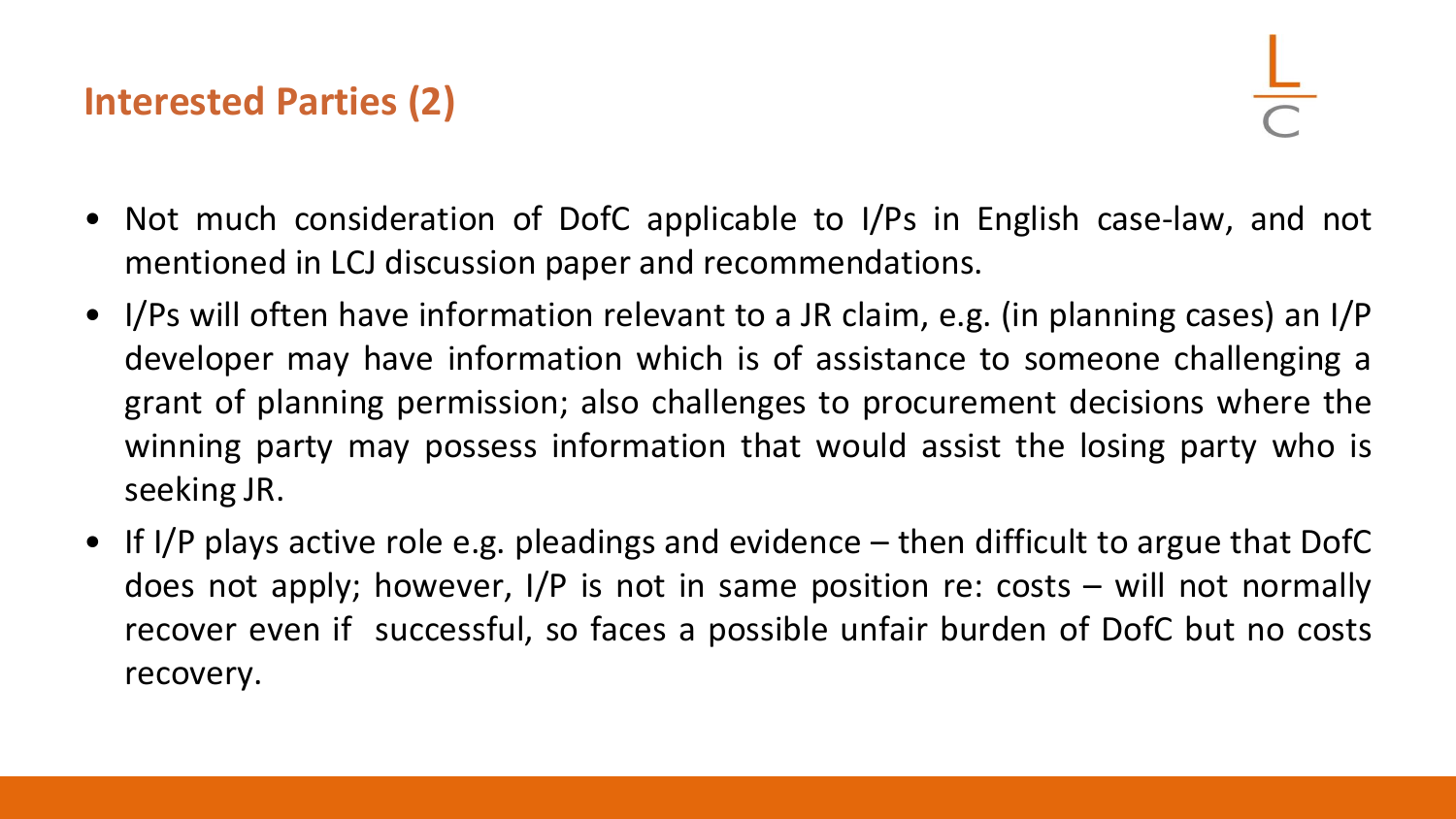**The D's duty of candour (1) – what is the scope of the duty?**

- The scope of the duty is not set out in any rule or PD;
	- *R v Lancashire CC, ex p Huddleston* [1986] 2 All ER 94 per Lord Donaldson MR. JR is a process *"which falls to be conducted with all the cards face upwards on the table and the vast majority of the cards will start in the authority's hands";*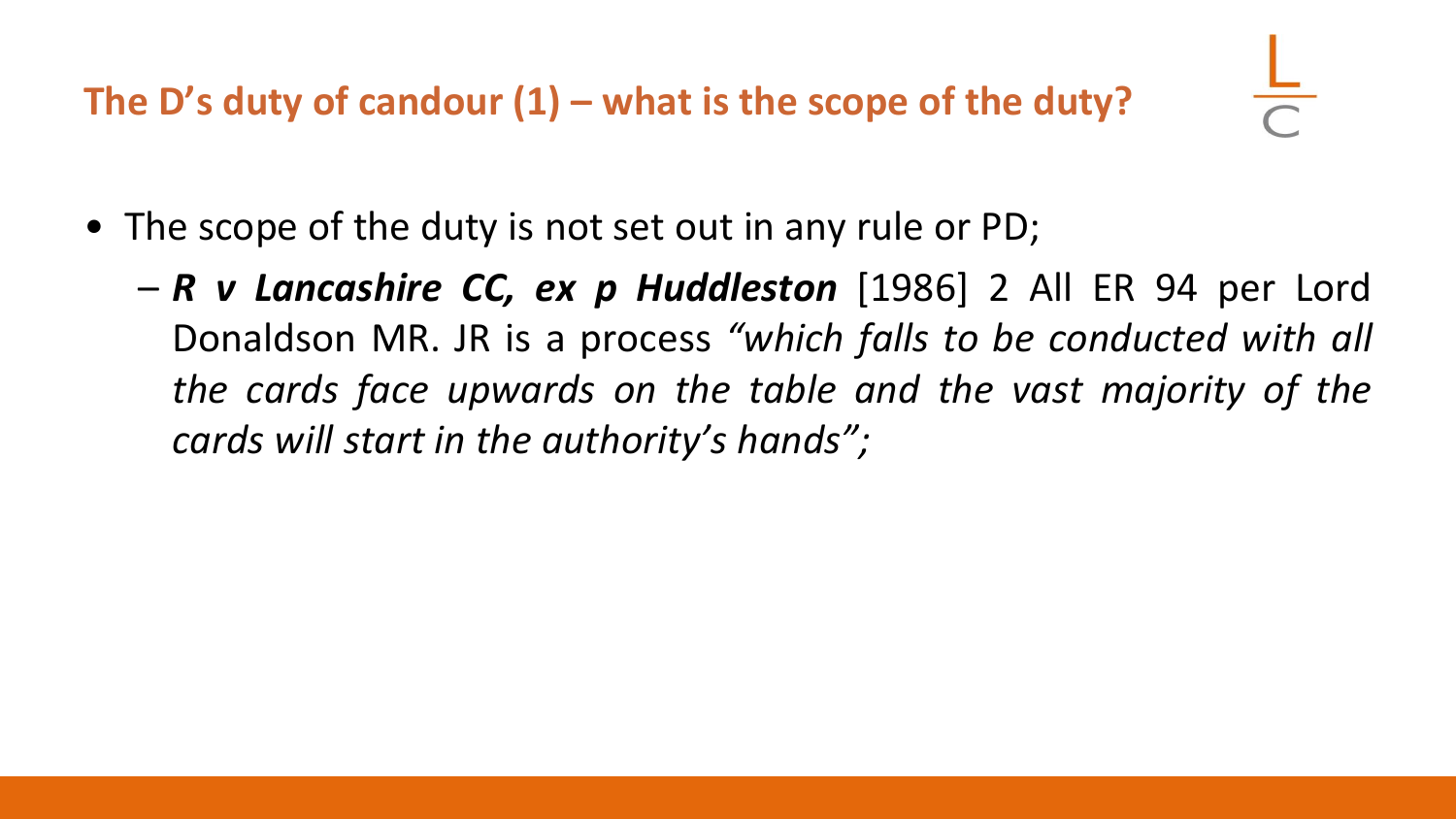## **The D's duty of candour (2) – what is the scope of the duty?**

- Because DofC derives from case-law, not rules or PD, the formulations of scope differ somewhat:
	- (1) *Huddleston*: "*explain fully what they have done and why they have done it"* and not be "*partisan in their own defence*";
	- (2) *Tweed* per Lord Carswell at para. 31 "*the obligation resting on a public authority to make candid disclosure to the court of its decision making process, laying before it the relevant facts and the reasoning behind the decision challenged*";
	- (3) *R (Quark) v Secretary of State for FCO* [2002] EWCA Civ 1409 per Laws LJ at para. 50 "*assist the court with full and accurate explanations of all the facts relevant to the issue the court must decide*."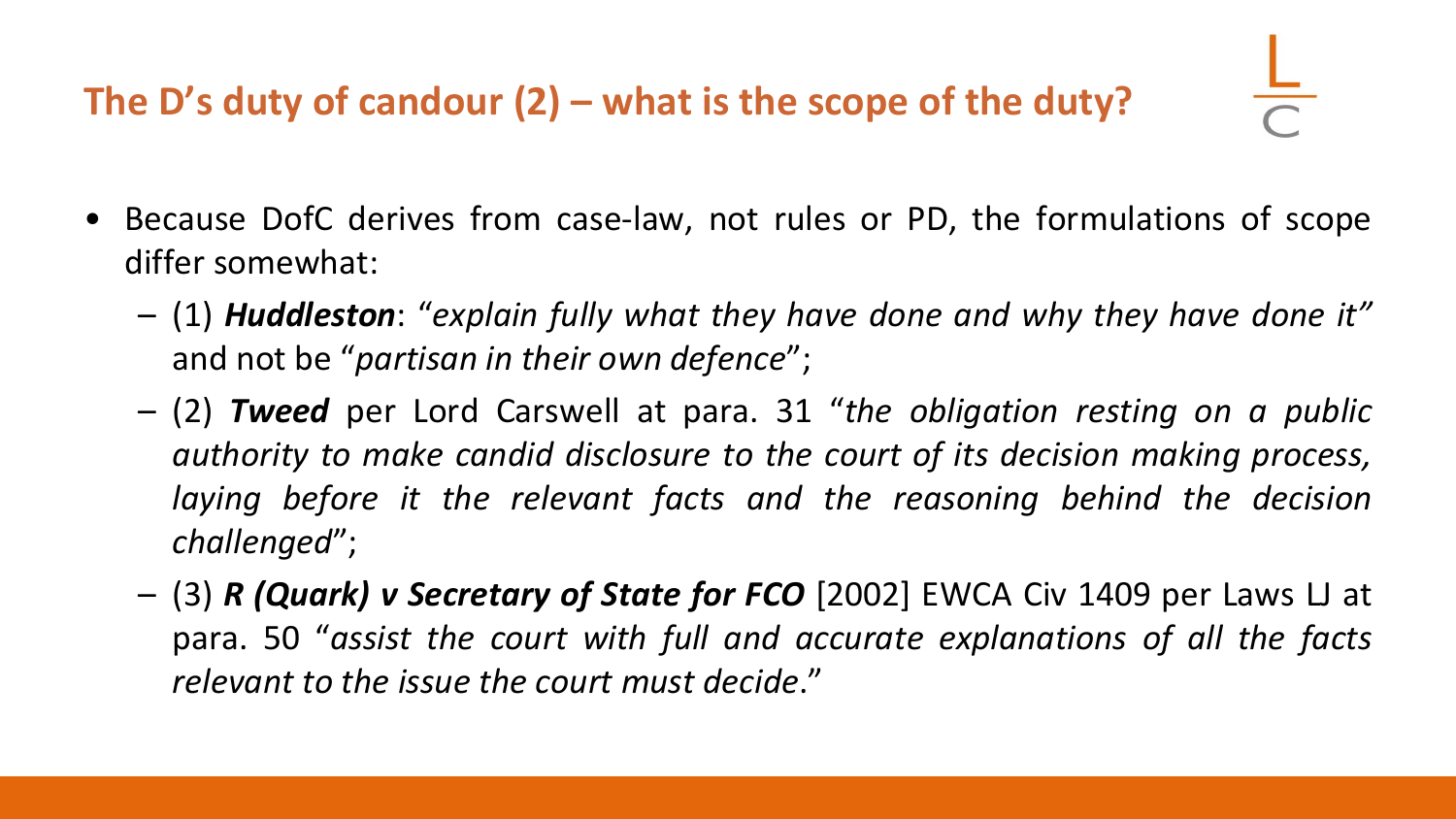## **Does the DofC extend to the provision of documents as well as information? (1)**

- This is a surprisingly difficult question to answer:
- (1) Part 54A PD: disclosure rules *not* applicable to JR unless Court so orders.
- (2) The formulations above on the scope of the duty (*Huddleston, Tweed* and *Quark*) focus on identification of the relevant facts and reasoning rather than the actual disclosure of documents.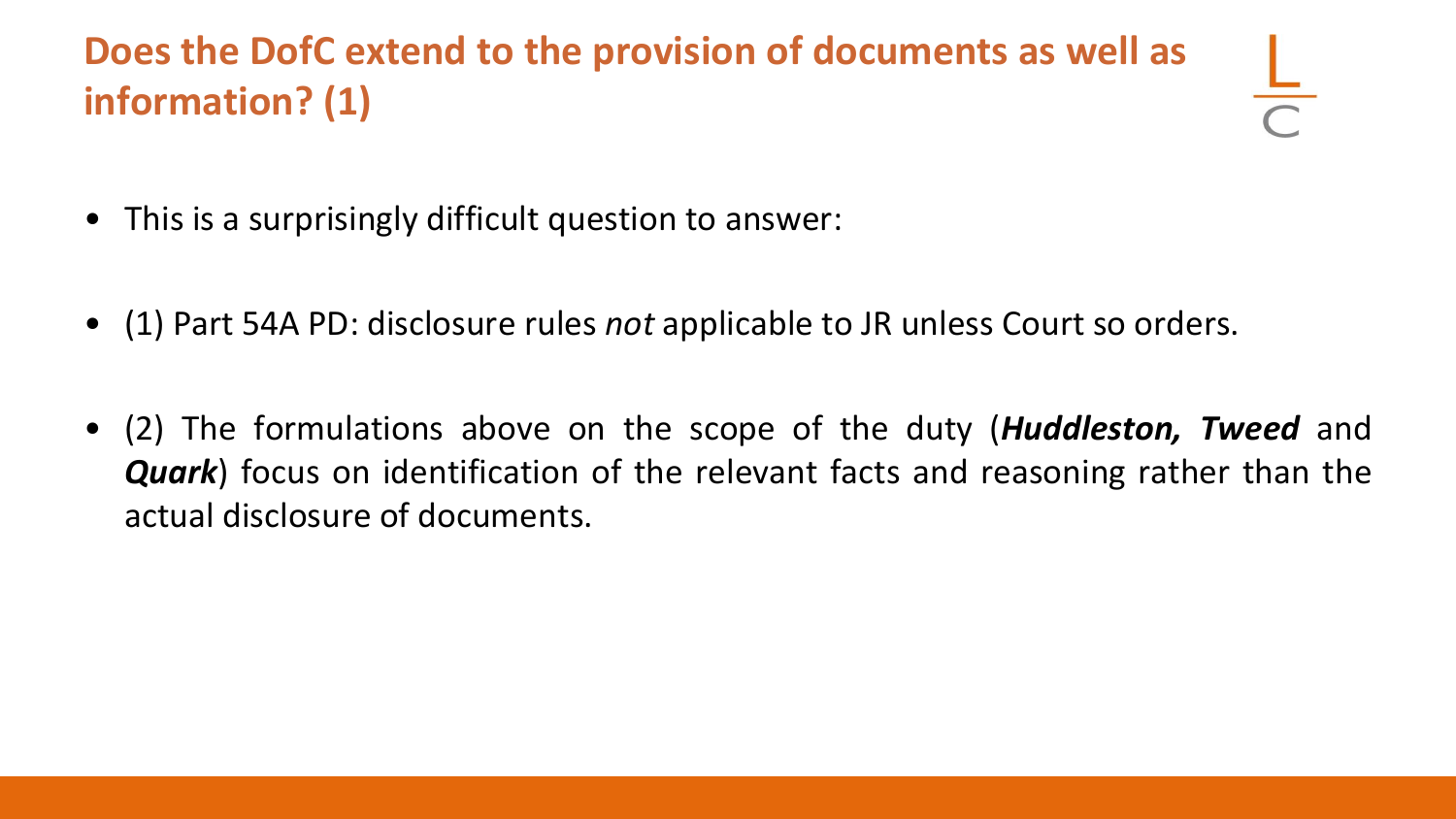## **Does the DofC extend to the provision of documents as well as information? (1)**

- (3) On some occasions, however, courts have referred to the DofC as involving the D in explaining the relevant facts *and also disclosing relevant documents*, even though the issue did not need to be decided (see e.g. *R (AHK) v SSHD* [2012] EWHC 1117 (Admin) at para. 22
- *Graham v Police Service Commission* [2011] UKPC 46 at para 18; duty said to extend to disclosure of *"materials which are reasonably required for the court to arrive at an accurate decision"*
- This also appears to be view taken in Tsol guidance.
- Reference in *Tweed* to 'best evidence' rule presumption that greatest weight to be attached to original document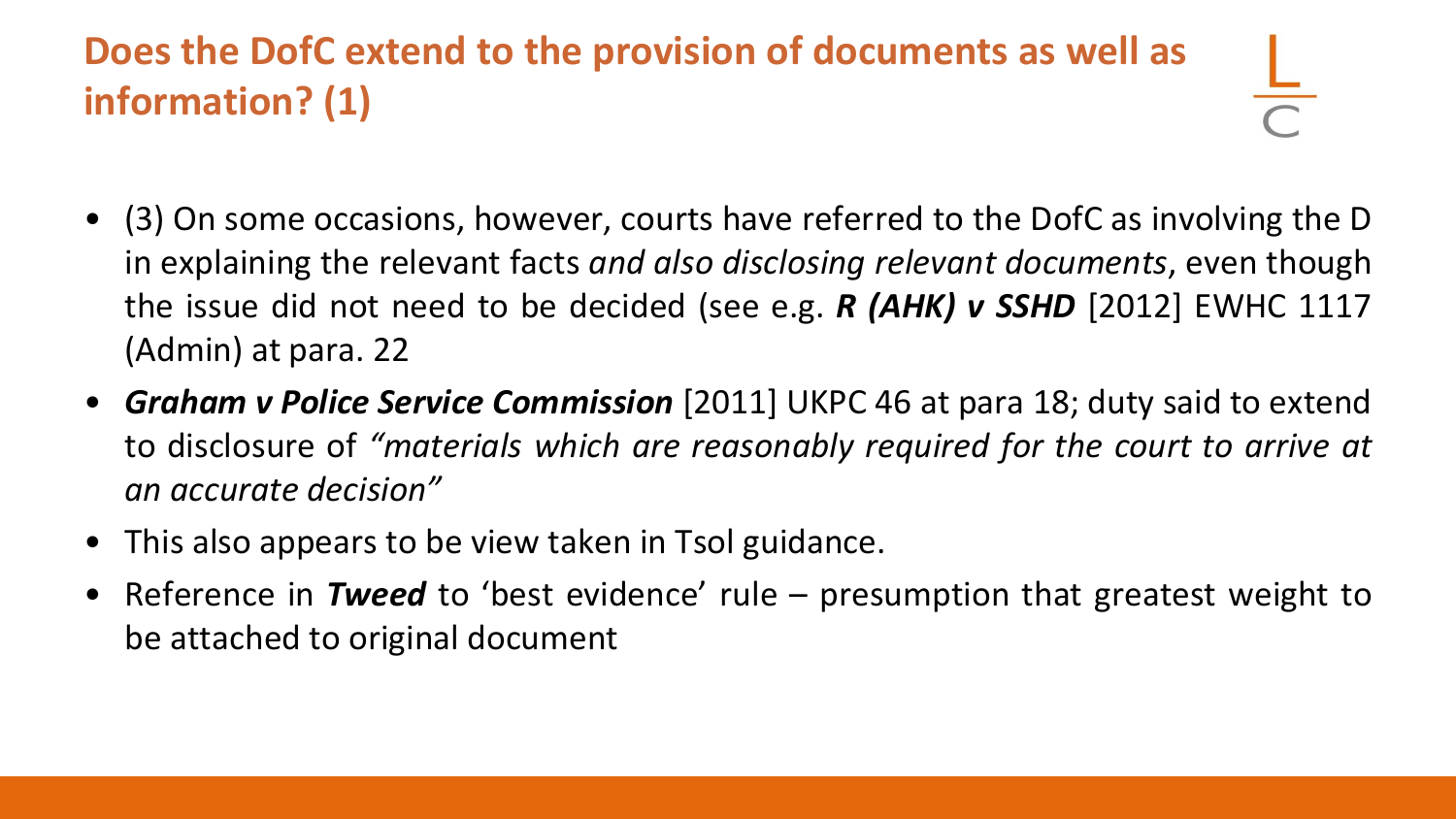## **Does the DofC extend to the provision of documents as well as information? (1)**

#### What is the status of best evidence rule today?

- *"…the time has now come when it can be said with confidence that the best evidence rule, long on its deathbed, has finally expired…In every case where a party seeks to adduce secondary evidence of the contents of a document, it is a matter for the court to decide, in the light of all the circumstances of the case, what (if any) weight to attach to that evidence.*": *Masquerade Music Ltd & Ors v Mr Bruce Springsteen* [2001] EWCA Civ 563 per Jonathan Parker LJ at [85]
- *R. (National Association of Health Stores) v Secretary of State for Health* [2005] EWCA Civ 154: "The best evidence rule is not simply a handy tool in the litigator's kit. It is a means by *which the court tries to ensure that it is working on authentic materials. What a witness perfectly honestly makes of a document is frequently not what the court makes of it. In the absence of any public interest in non-disclosure, a policy of non-production becomes untenable if the state is allowed to waive it at will by tendering its own précis instead*".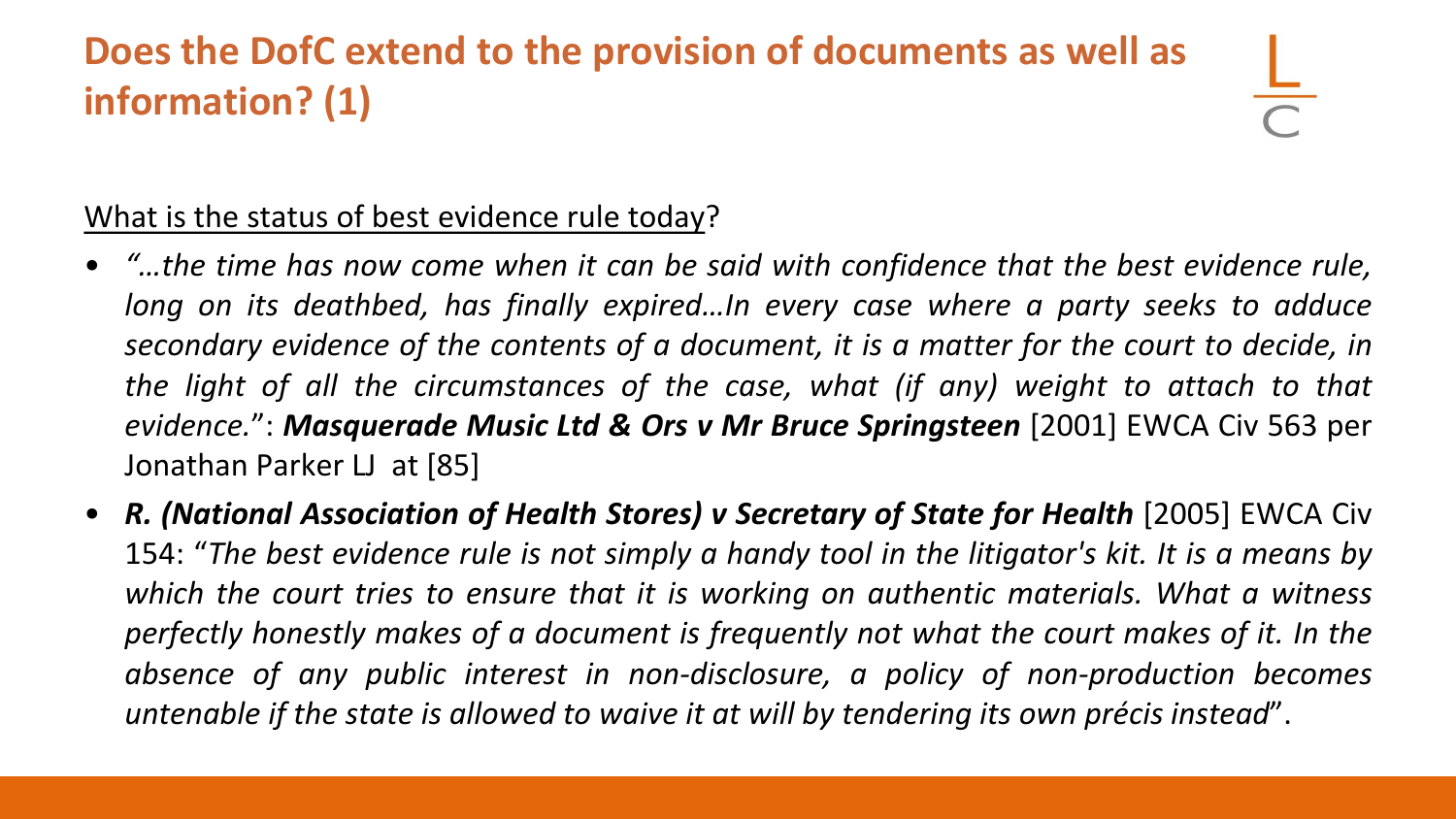## **Does the DofC extend to the provision of documents as well as information? (2)**

- Two key points:
	- (1) Public bodies may choose, and often do choose, to discharge the DofC by disclosing the relevant documents themselves;
	- (2) the Courts have generally *encouraged* the disclosure of relevant documents as good practice – Tweed at [4] and [39]; see summary of Irwin J in *R (NAPO) v Secretary of State for Justice* [2014] EWHC 4349 (Admin) at [15]
- E.g. *R (Hoareau & Bancoult) v SSFCA* [2019] EWHC 221 (Admin)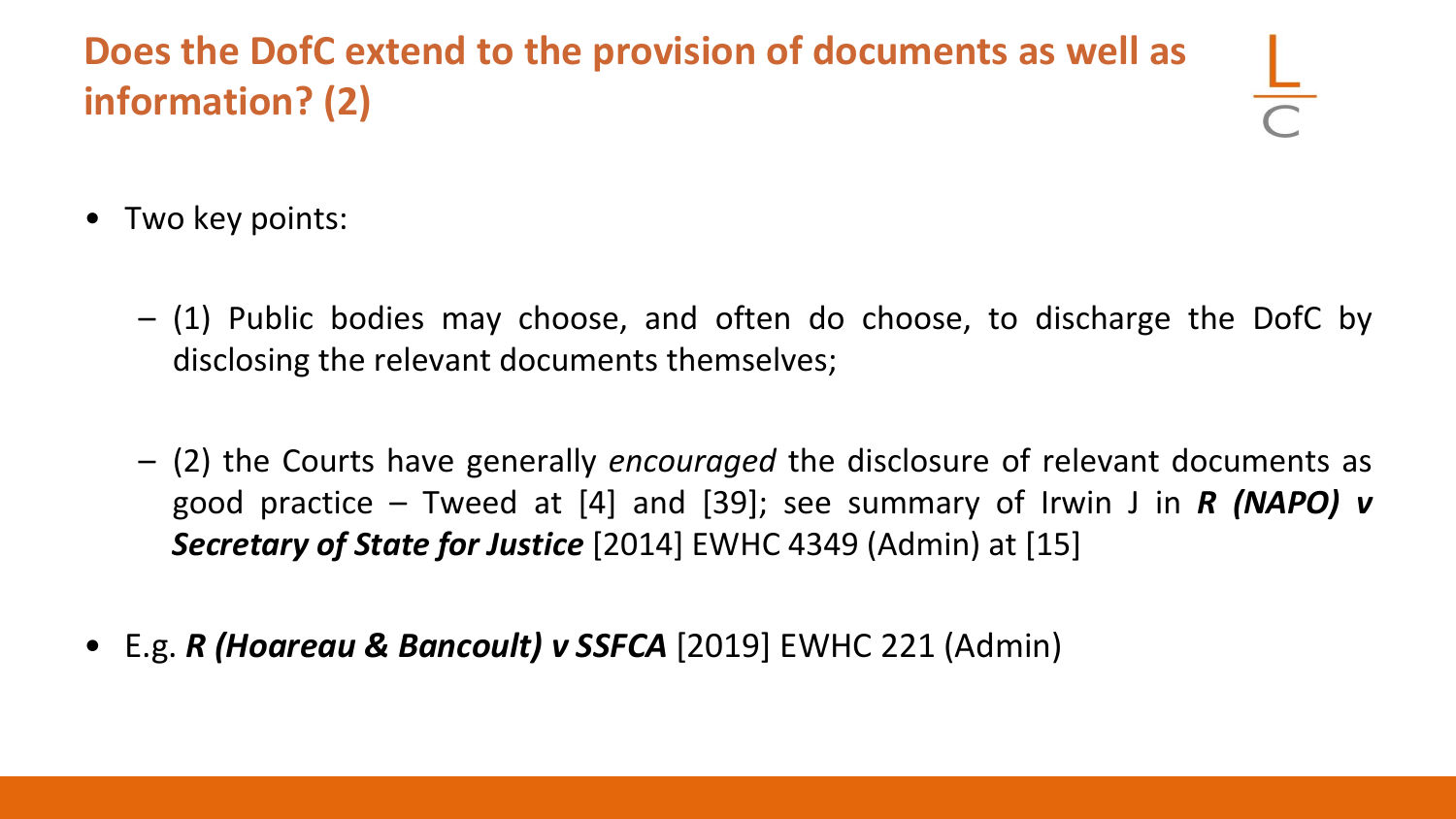## **Does the DofC extend to the provision of documents as well as information? (3)**

- The LCJ discussion paper concluded in making its recommendations (see para. 19):
	- " … *the better approach at present is to express the content of the duty of candour simply by reference to the wording of existing case law dealing with the identification of relevant facts and the reasoning process".*
	- *"That would leave the public body free to continue with the practice of voluntarily providing disclosure of relevant documents. If it is said that the disclosure of a particular document is necessarily for fairly dealing with an issue, that can be dealt with by means of an application for specific disclosure".*
	- *"We would not, at present, consider it appropriate to particularise (and in our view, extend) the scope of the duty of candour on a defendant by incorporating specific disclosure obligations into the Practice Direction*."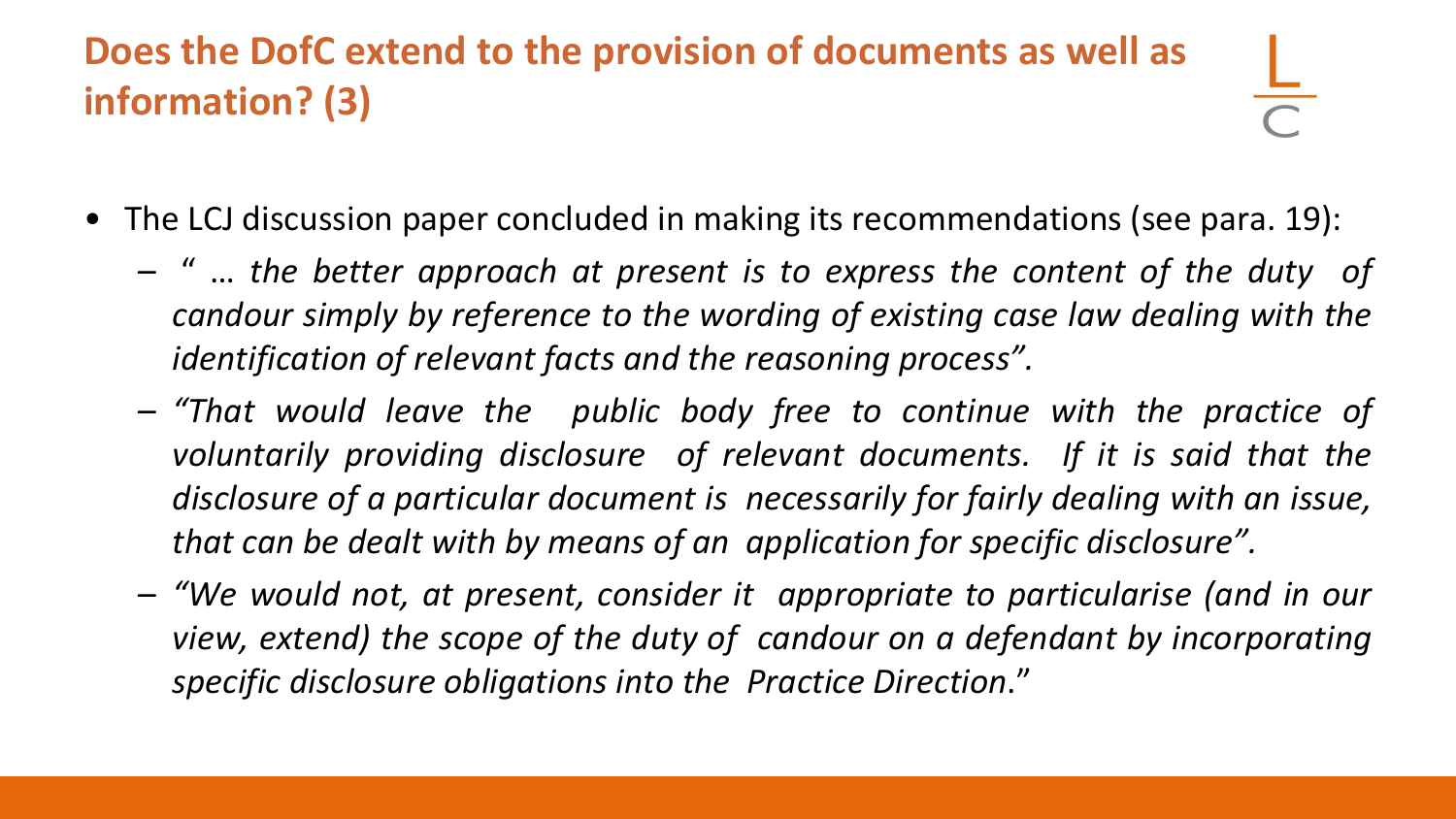## **Does the DofC extend to the provision of documents as well as information? (4)**

- *R. (Sustainable Development Capital LLP) v Secretary of State for BEIS* [2017] EWHC 771 (Admin) per Lewis J - NB one of authors of LCJ Discussion Paper;
- A reference to a document in a witness statement filed in support of a claim for JR made under CPR 54 is *not* to be treated as disclosing the document for the purposes of CPR 31;
- *"The specific provisions of Practice Direction 54A contemplate that disclosure will only be required if the court so orders. A defendant public body may voluntarily provide copies of documents and is encouraged to do so (and it may be a method of discharging its duty of candour to ensure that a court is informed of the relevant facts underlying and the reasons for a decision). Until an order is made, however, a defendant is not required to disclose documents. In those circumstances, a reference to a document in a witness statement filed in the course of proceedings for judicial review would not amount to disclosure. Consequently, I ruled at the hearing that the Claimant had no right to inspect the document pursuant to CPR 31.3 ...".*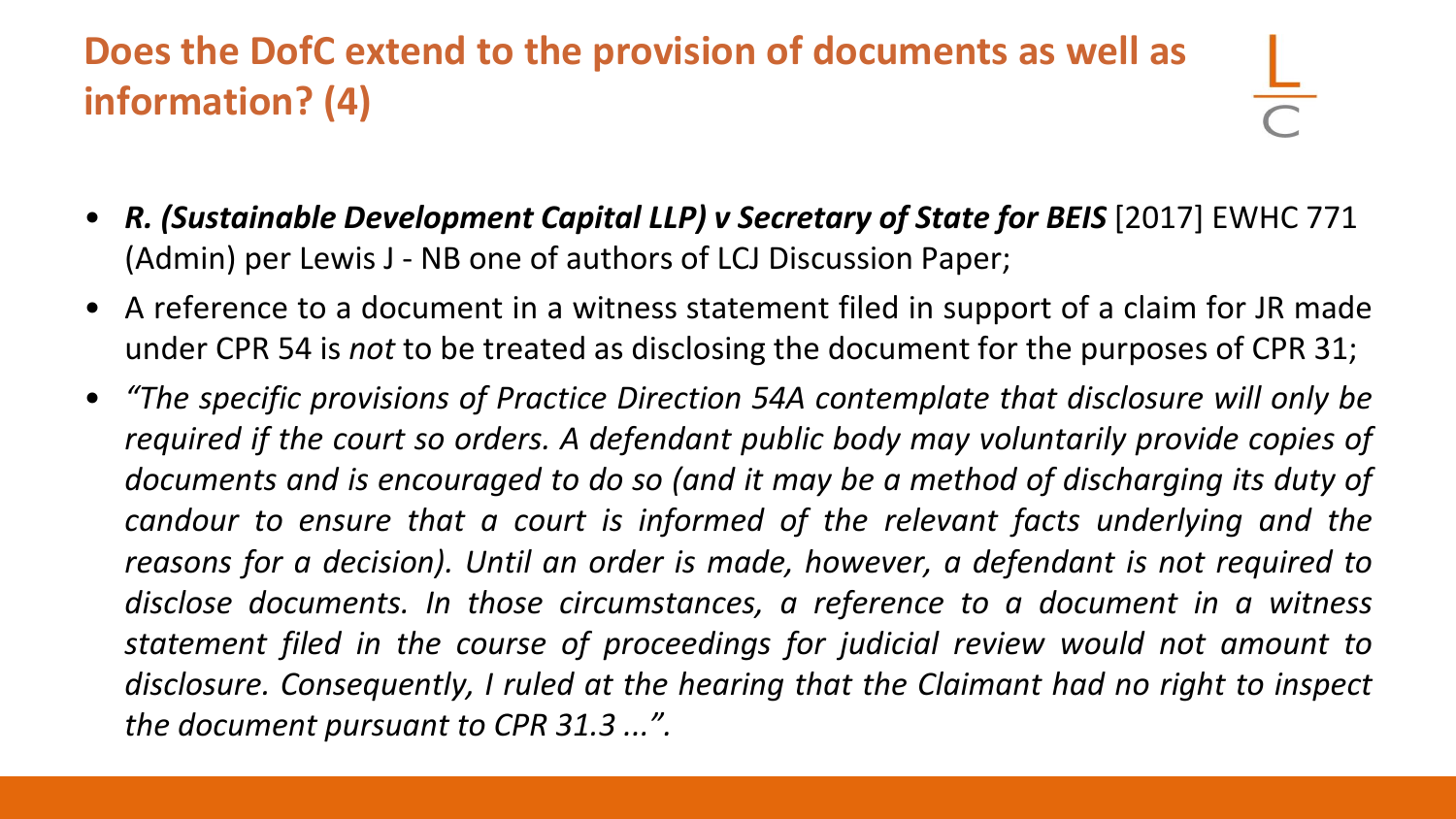## **When does the D's DofC apply?**

– Per the TSOL guidance:

*"The duty of candour applies as soon as the department is aware that someone is likely to test a decision or action affecting them. It applies to every stage of the proceedings including letters of response under the pre-action protocol, summary grounds of resistance, detailed grounds of resistance witness statements and counsel's written and oral submissions."*

- But note:
	- Ds are not actually *required* to file and serve an AoS and SGR, if D doesn't only sanction is: D cannot appear at oral permission hearing without leave of Court;
	- Inconsistent with this to say DofC binding on D pre-permission?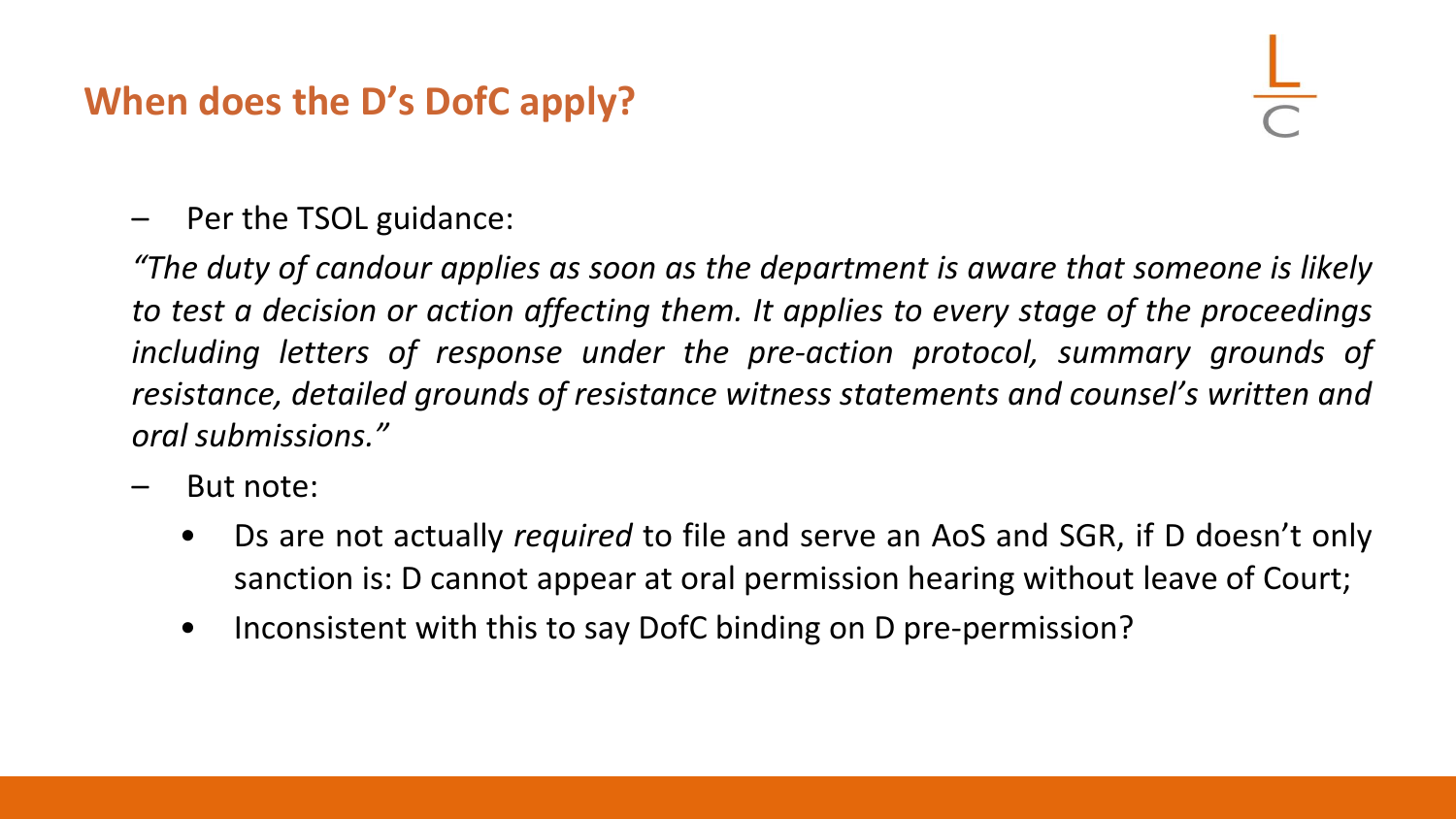# **What are the consequences of non-compliance for a Defendant?**

- 1. If there is no adequate identification of the reasoning underlying the decision, the court may draw inferences of fact. In circumstances where D *"fails to put before the court witness statements to explain the decision-making process and the reasoning underlying a decision … the basis for drawing adverse inferences of fact …will be particularly strong": R (Das) v SSHD* [2014] EWCA Civ 45
- 2. May provoke applications by C for specific disclosure, and risk these being granted by the Court, – see below;
- 3. May result in highly adverse costs awards including indemnity costs irrespective of outcome of JR: see *Al-Sweady* and *R (Shoesmith) v Ofsted* [2010] EWHC 852 (Admin);
- 4. Could exceptionally result in (i) officials being ordered to attend for live evidence and cross-examination: *R (Abraha) v SSHD* [2015] EWHC 1980 (Admin) or (ii) a determined case being re-opened: see *R (Bancoult) v SSFCO* [2016] UKSC 35.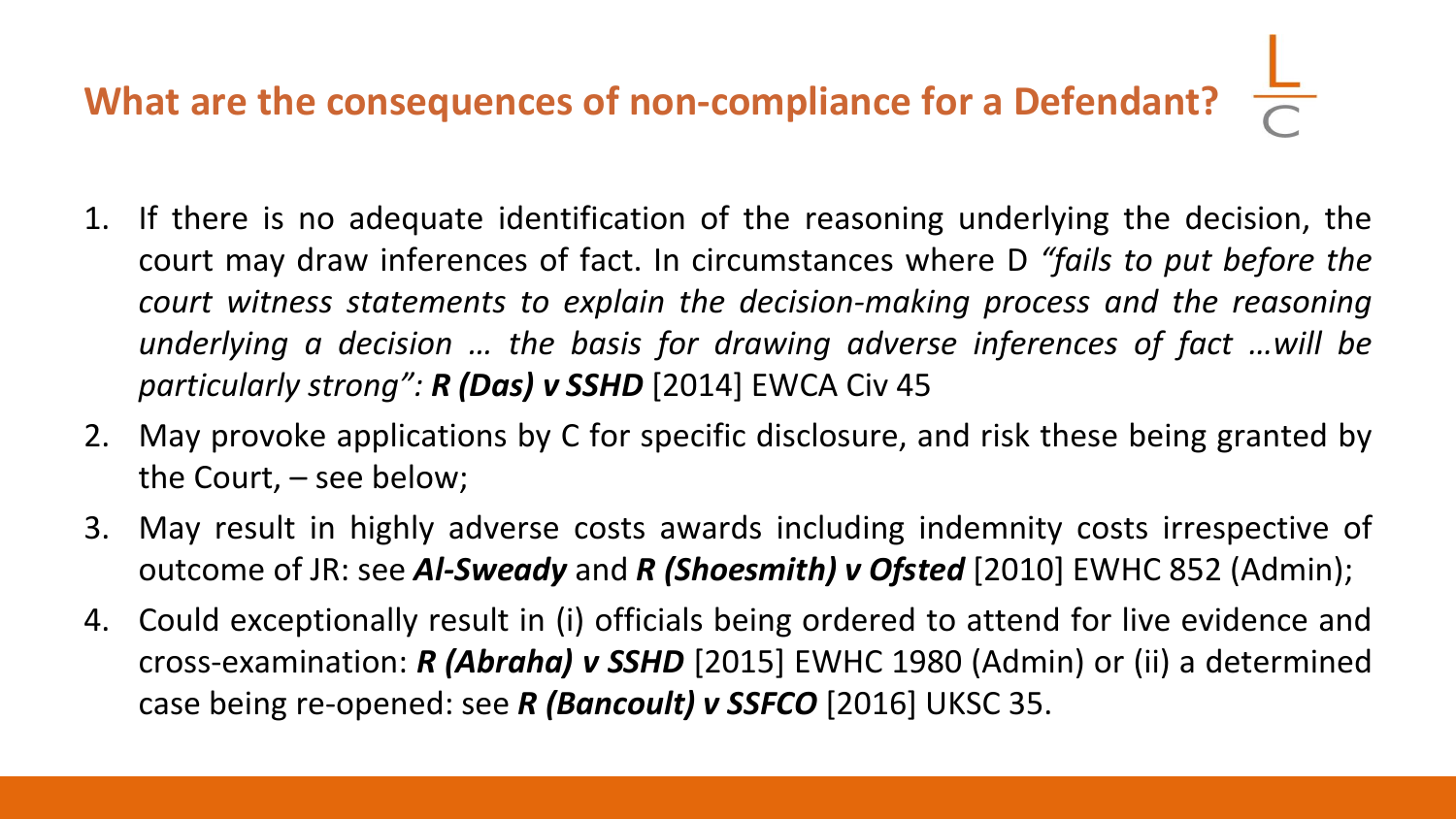#### **Disclosure**

- The Court may *"exceptionally"* order disclosure: see *Tweed* and the JR Guide at para 6.5.1, so an application can be made in a JR for disclosure of specific documents or documents of a particular type and Court may (under CPR 31.12(1)) order disclosure where this is *"necessary in order to resolve the matter fairly and justly"*
- But such orders are very much the exception rather than the norm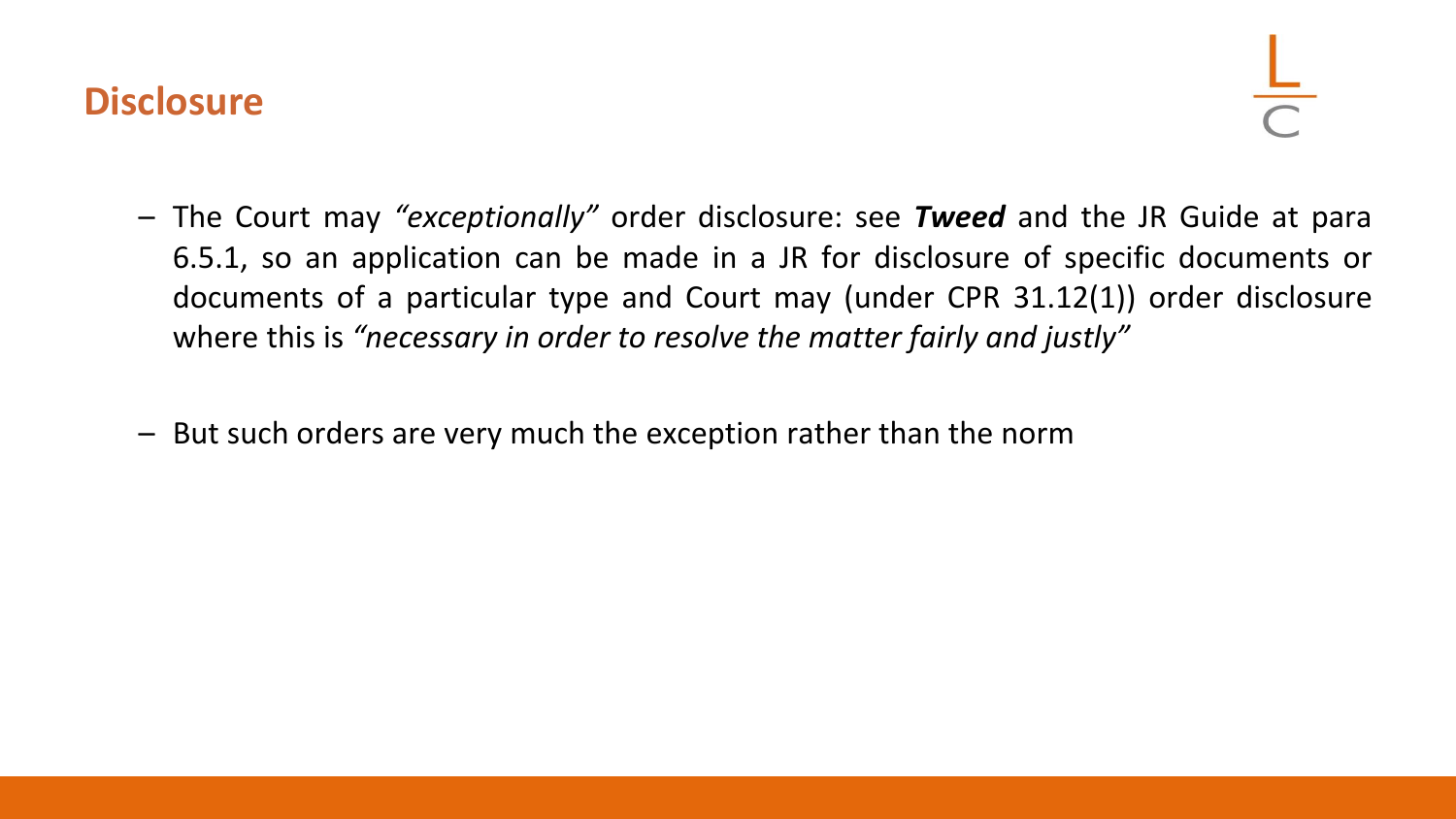## **Timing of specific disclosure applications**

- Specific disclosure applications:
	- normally *after* D filed and served DGR and evidence
	- most common reason for refusal: not necessary for fair and just resolution of proceedings;
- Can be ordered pre-permission: rare, should usually wait until D's DGR and evidence before applying, see e.g. decision of Gilbart J. in *Richborough Estates v SSCLG* (2017, unreported) – disclosure application in context of multi-developer claimant challenge to a Written Ministerial Statement amending planning policy. (NB Court *did* order disclosure of matters put before minister – relevant to allegation of irrationality. Refused disclosure of advice to minister on need for consultation (and other legal advice) – said to be relevant to alleged legal error in consultation).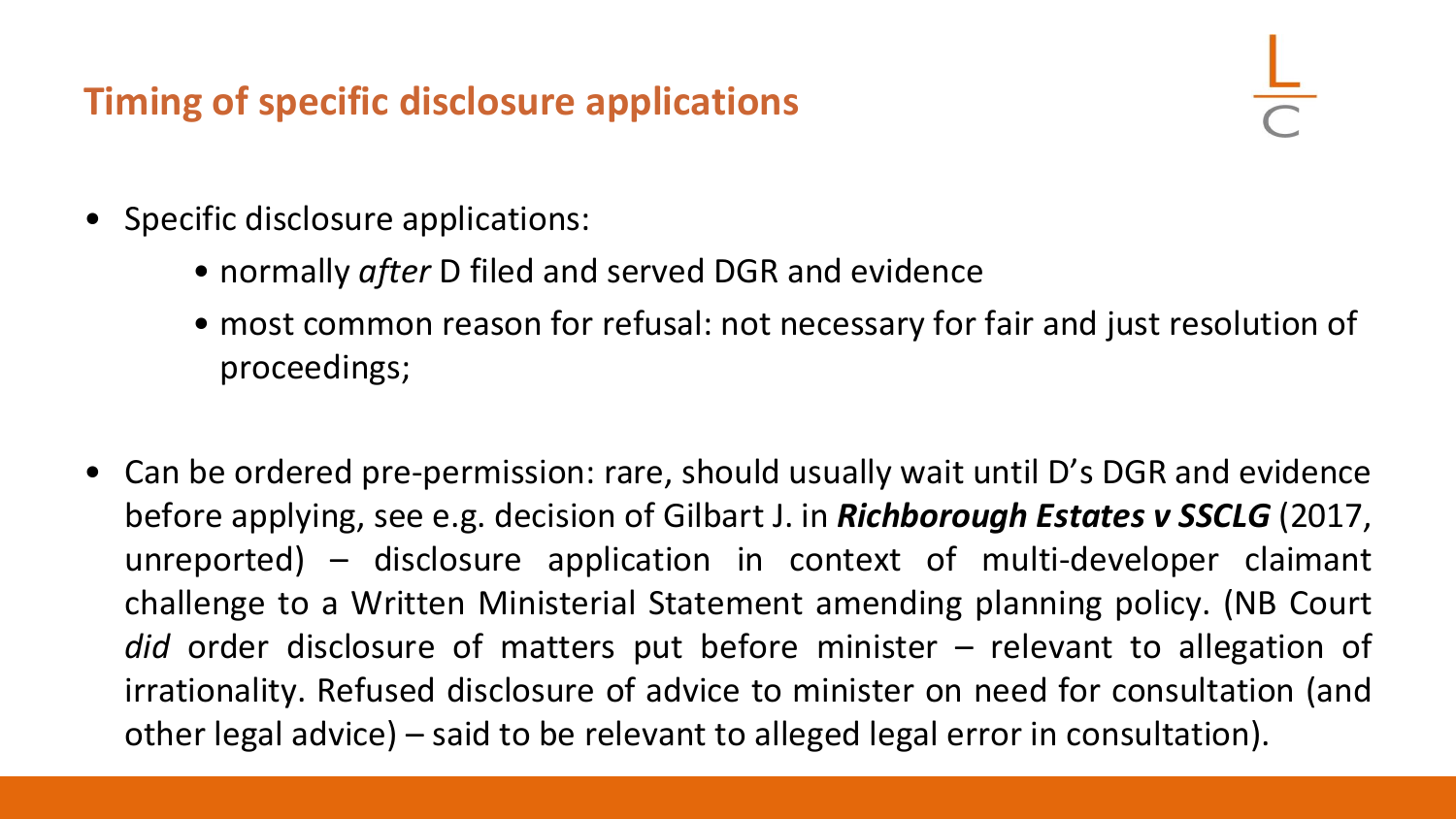#### **Disclosure v Duty of candour**



- Such disclosure orders are rare because:
	- $-$  (1) JR concerned with legality  $-$  so issues raised are legal issues  $-$  JR generally not appropriate for disputed facts;
	- (2) Compliance by D with DofC means generally no need for orders for disclosure; and
	- (3) Court will not tolerate *""fishing expeditions", where an applicant for judicial review may not have a positive case to make against an administrative decision and wishes to obtain disclosure of documents in the hope of turning up something out of which to fashion a possible challenge"* (*Tweed*, per Lord Carswell)
- NB in Jackson review on costs it was noted JR costs generally much lower than other HC litigation and one of reasons for that was that disclosure of documents as per CPR Part 31 generally not applicable.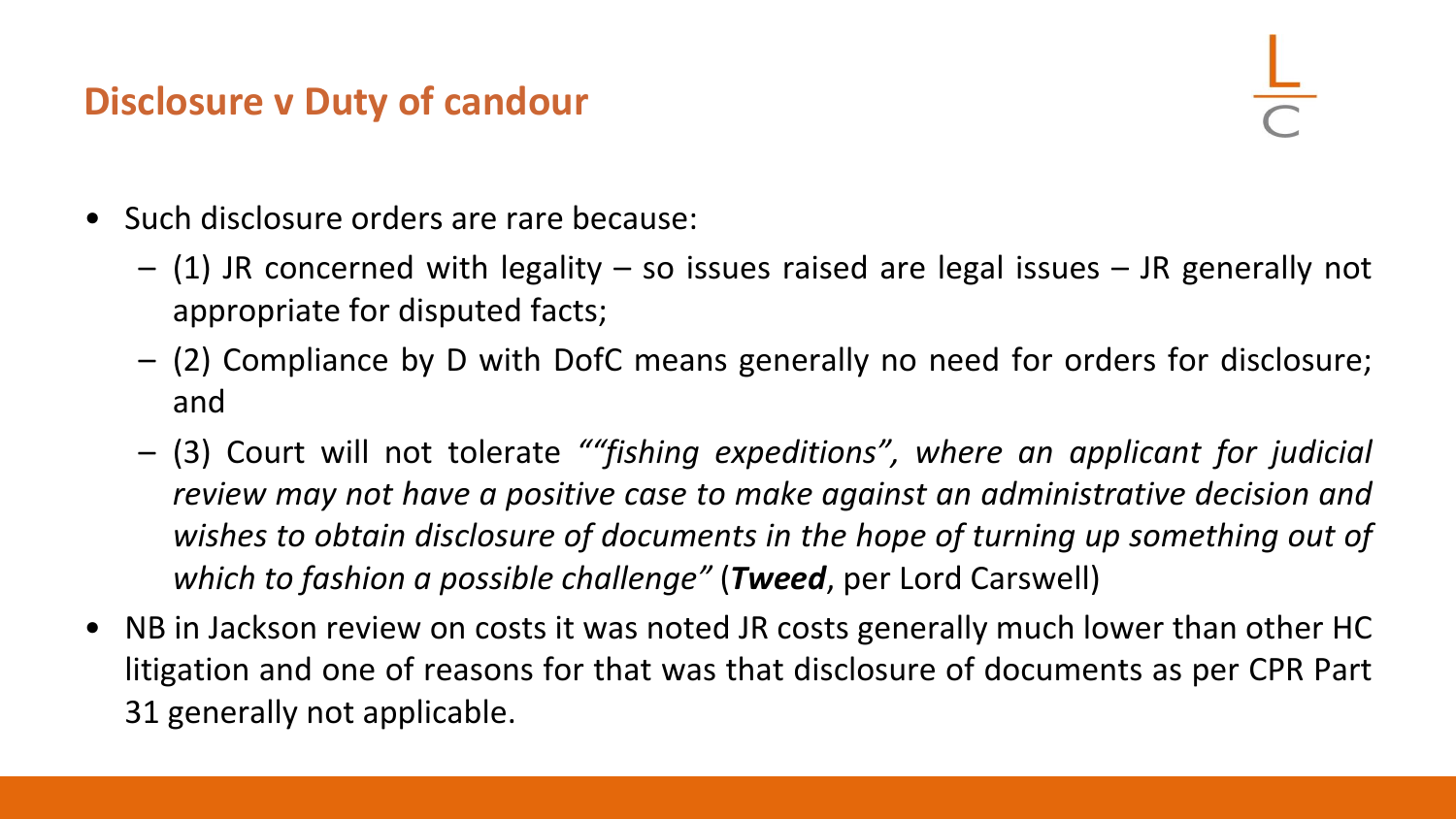## **Disclosure in JR proceedings: countervailing public interests**

- NB situations where material would fall to be disclosed under D's duty of candour but there is a countervailing public interest:
	- D may apply for **public interest immunity**; e.g. where material is sensitive on basis of international relations; PII certificate must be signed by a minister – if application is successful, material not disclosed; but not a binary option: confidentiality rings, gisting
	- **Closed Material Procedure (CMP)** under the Justice and Security Act 2013: under CMP, one or more parties may be excluded from proceedings; court views material and excluded parties 'represented' by special advocates; national security grounds only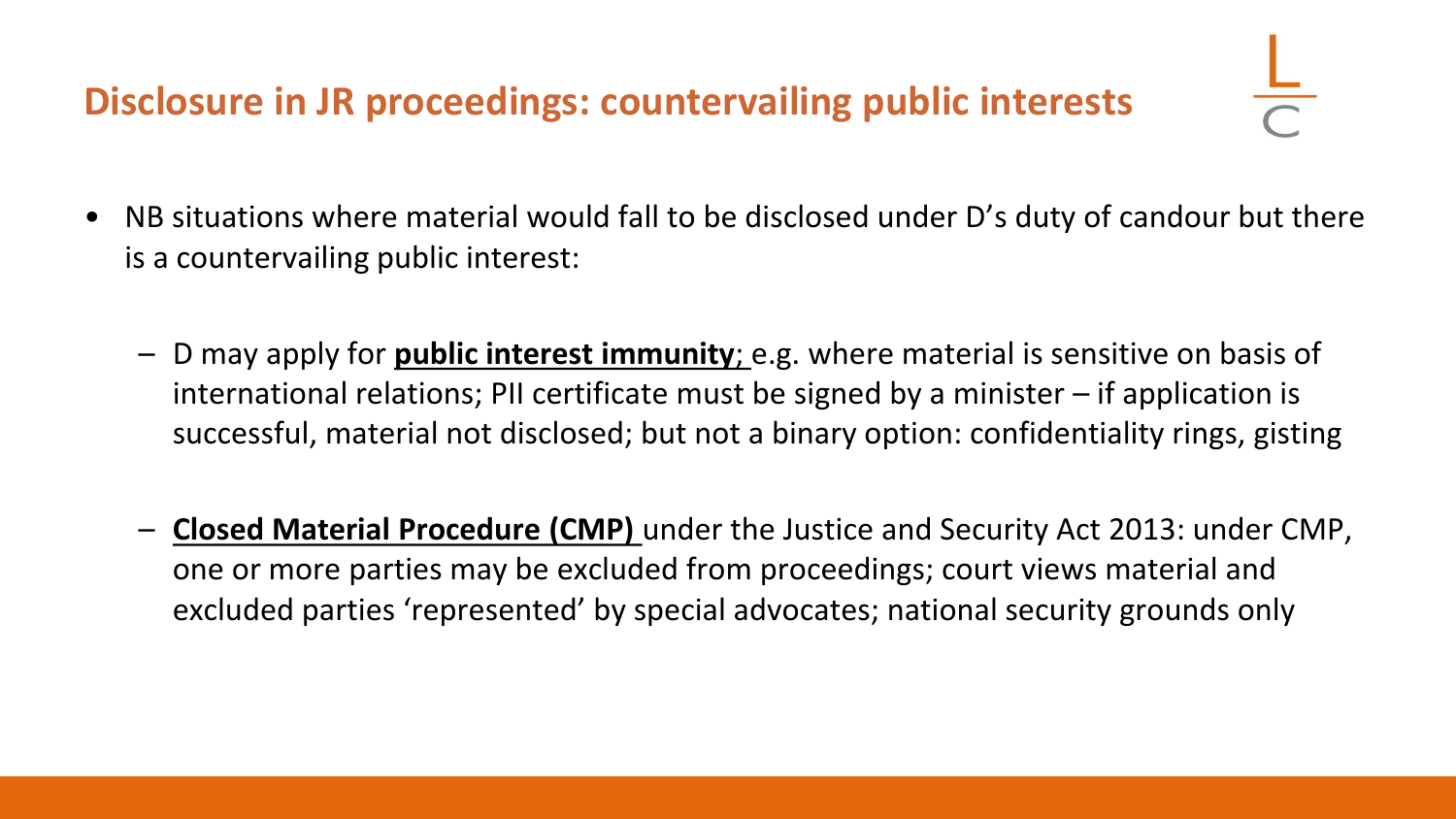# **Information: statutory rights to access government information**

- Statutory rights to access government information can be deployed effectively to access information that might be pertinent to judicial review:
	- Freedom of Information Act 2000:
		- Right to be informed whether a public body holds information requested and to have information communicated;
		- Response must be made promptly and normally within 20 days of receipt;
		- There are a number of exemptions;
	- Data Protection Act 1998:
		- grants right to data subjects to access personal data held by 'data controllers', including public authorities
	- More specific rights: e.g. under the Environmental Information Regulations 2004
	- NB ECtHR decision in *Magyar Helsinki Bizottsag v Hungary* (2016) (18030/11): *"in circumstances where access to information is instrumental for the exercise of the applicant's right to receive and impart information, its denial may constitute an interference with [article 10 ECHR]"*.